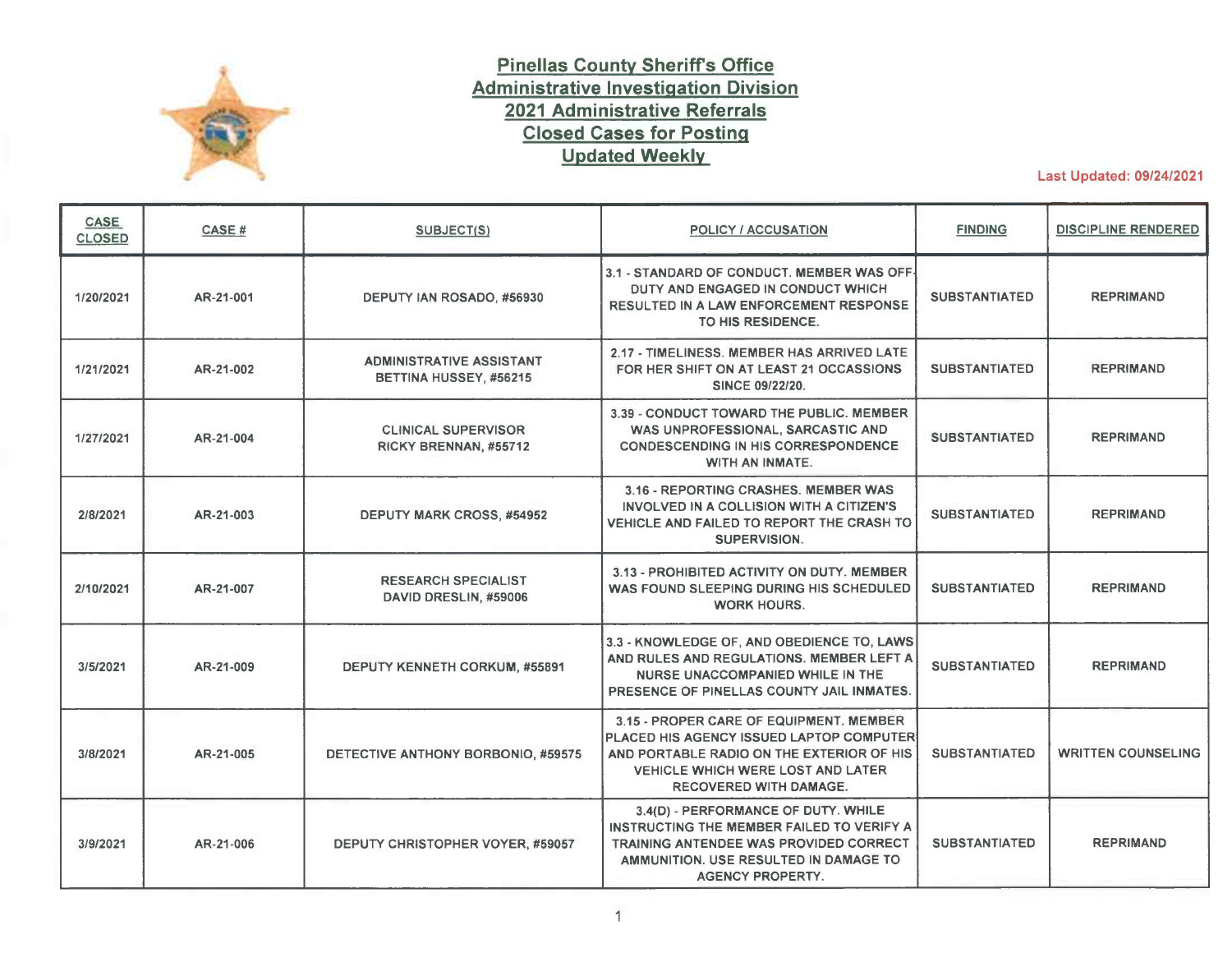| <b>CASE</b><br><b>CLOSED</b> | CASE#     | <b>SUBJECT(S)</b>                                                            | <b>POLICY / ACCUSATION</b>                                                                                                                                 | <b>FINDING</b>       | <b>DISCIPLINE RENDERED</b> |
|------------------------------|-----------|------------------------------------------------------------------------------|------------------------------------------------------------------------------------------------------------------------------------------------------------|----------------------|----------------------------|
| 3/9/2021                     | AR-21-008 | <b>CHILD PROTECTION INVESTIGATOR</b><br>NICOLE STANLEY, #60105               | 3.4(D) - PERFORMANCE OF DUTY. MEMBER<br><b>FAILED TO COMPLETE CASE RELATED</b><br><b>DOCUMENTATION WITHIN TIMEFRAMES</b><br><b>ESTABLISHED BY POLICY.</b>  | <b>SUBSTANTIATED</b> | <b>REPRIMAND</b>           |
| 3/12/2021                    | AR-21-010 | <b>FAMILY SUPPORT SERVICES WORKER</b><br>DEANNA HOBSON, #60178               | 3.3 - KNOWLEDGE OF, AND OBEDIENCE TO, LAWS<br>AND RULES AND REGULATIONS. MEMBER<br>CONDUCTED AN UNAUTHORIZED COMPUTER<br>INQUIRY.                          | <b>SUBSTANTIATED</b> | <b>WRITTEN COUNSELING</b>  |
| 3/15/2021                    | AR-21-016 | <b>CORPORAL GILBERTO PEREZ, #57156</b>                                       | 3.3 - KNOWLEDGE OF, AND OBEDIENCE TO, LAWS<br>AND RULES AND REGULATIONS. MEMBER<br>ACCIDENTALLY DISCHARGED HIS ELECTRONIC<br><b>CONTROL WEAPON.</b>        | <b>SUBSTANTIATED</b> | <b>WRITTEN COUNSELING</b>  |
| 3/22/2021                    | AR-21-015 | DEPUTY JOSEPH ROBINSON, #58520                                               | 2.17 - TIMELINESS. MEMBER HAS ARRIVED LATE<br>FOR HIS SHIFT ON SIX OCCASIONS SINCE 10/15/20                                                                | <b>SUBSTANTIATED</b> | <b>REPRIMAND</b>           |
| 3/25/2021                    | AR-21-014 | <b>DEPUTY JAMES WILHELM, #56466</b>                                          | 3.3 - KNOWLEDGE OF, AND OBEDIENCE TO, LAWS<br>AND RULES AND REGULATIONS. MEMBER<br><b>ACCIDENTALLY DISCHARGED HIS ELECTRONIC</b><br><b>CONTROL WEAPON.</b> | <b>SUBSTANTIATED</b> | <b>WRITTEN COUNSELING</b>  |
| 3/26/2021                    | AR-21-013 | <b>LICENSED PRACTICAL NURSE</b><br>JANIS MCKIEL, #59672                      | 3.4(D) - PERFORMANCE OF DUTY. MEMBER<br><b>FAILED TO RESPOND TO AN INMATE MEDICAL</b><br><b>COMPLAINT REPORTED BY A DETENTION</b><br>DEPUTY.               | <b>SUBSTANTIATED</b> | <b>REPRIMAND</b>           |
| 3/29/2021                    | AR-21-017 | <b>CORPORAL SHAWN BRINSON, #58505</b><br><b>DEPUTY EUGENE SNITKO, #58643</b> | 3.31(D) - FAILING TO SUBMIT PROPERLY WRITTEN<br>REPORTS. MEMBERS FAILED TO DOCUMENT<br>THEIR INVOLVEMENT IN AN INCIDENT WITH AN<br>INMATE.                 | <b>SUBSTANTIATED</b> | <b>REPRIMAND</b>           |
| 3/31/2021                    | AR-21-018 | DETECTIVE DENNIS CURTIN, #58373                                              | 3.15 - PROPER CARE OF EQUIPMENT. MEMBER<br>LOST HIS AGENCY ISSUED ELECTRONIC<br><b>CONTROL WEAPON.</b>                                                     | <b>SUBSTANTIATED</b> | <b>WRITTEN COUNSELING</b>  |
| 4/1/2021                     | AR-21-012 | <b>LICENSED PRACTICAL NURSE</b><br>REGINALD JOSEPH, #58131                   | 3.4(D) - PERFORMANCE OF DUTY. MEMBER<br><b>FAILED TO FOLLOW ESTABLISHED PROCEDURES</b><br>WHILE ADDRESSING A PATIENT'S MEDICAL<br><b>COMPLAINT.</b>        | <b>SUBSTANTIATED</b> | <b>WRITTEN COUNSELING</b>  |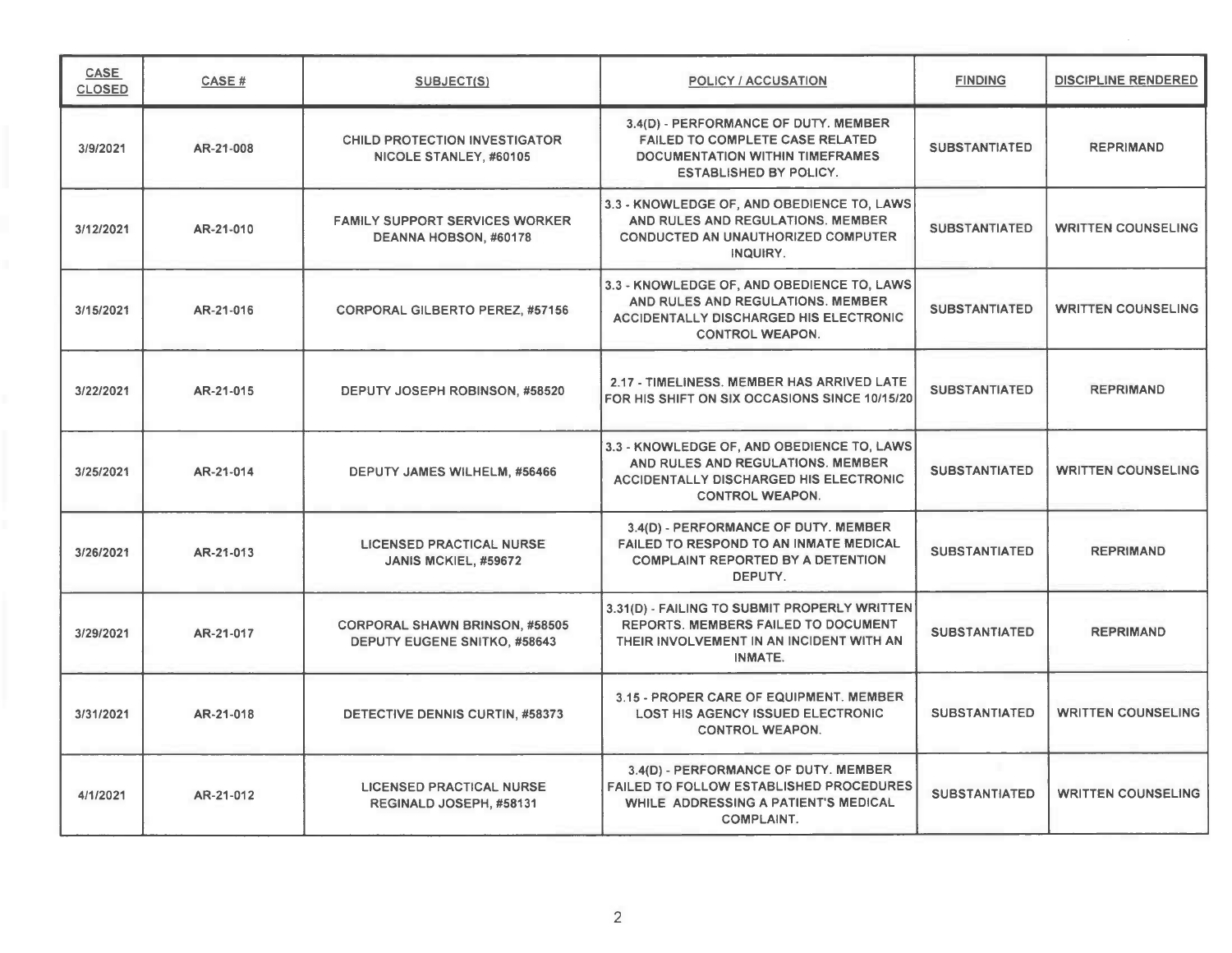| CASE<br><b>CLOSED</b> | <b>CASE#</b> | SUBJECT(S)                                                                    | <b>POLICY / ACCUSATION</b>                                                                                                                                                                 | <b>FINDING</b>       | <b>DISCIPLINE RENDERED</b> |
|-----------------------|--------------|-------------------------------------------------------------------------------|--------------------------------------------------------------------------------------------------------------------------------------------------------------------------------------------|----------------------|----------------------------|
| 4/29/2021             | AR-21-023    | CORPORAL THOMAS CASSIDY, #58636<br>DEPUTY HUNTER STOUT, #60156                | 3.4(D) - PERFORMANCE OF DUTY. MEMBERS DID<br>NOT AUTHOR A WRITTEN REPORT OR NOTIFY<br>CHAIN OF COMMAND OF INMATE FIGHT.                                                                    | <b>SUBSTANTIATED</b> | <b>REPRIMAND</b>           |
| 5/3/2021              | AR-21-019    | <b>LICENSED PRACTICAL NURSE</b><br>ALANNA SPINACI, #60378                     | 3.39 - CONDUCT TOWARD THE PUBLIC, MEMBER<br>ENGAGED IN A VERBAL ARGUMENT WITH AN<br><b>INMATE AND CALLED THE INMATE A PROFANE</b><br>NAME.                                                 | <b>SUBSTANTIATED</b> | <b>WRITTEN COUNSELING</b>  |
| 5/3/2021              | AR-21-022    | DEPUTY HERBERT PORRATA, #60304                                                | 3.3 - KNOWLEDGE OF, AND OBEDIENCE TO, LAWS<br>AND RULES AND REGULATIONS. MEMBER<br>ACCIDENTALLY DISCHARGED HIS ELECTRONIC<br><b>CONTROL WEAPON.</b>                                        | <b>SUBSTANTIATED</b> | <b>WRITTEN COUNSELING</b>  |
| 5/13/2021             | AR-21-011    | <b>LICENSED PRACTICAL NURSE</b><br>JANE DESANTO, #56255                       | 3.4(D) - PERFORMANCE OF DUTY. MEMBER<br>ALLOWED AN INMATE COMPLAINANING OF A<br><b>MEDICAL CONCERN TO REMAIN IN THEIR</b><br><b>CURRENT HOUSING.</b>                                       | <b>SUBSTANTIATED</b> | <b>WRITTEN COUNSELING</b>  |
| 5/14/2021             | AR-21-020    | SERGEANT JAMES ARNTZ, #55450                                                  | 3.31(F) - FAILURE TO PROPERLY SUPERVISE.<br>MEMBER FAILED TO PROPERLY SUPERVISE A<br>SUBORDINATE MEMBER WHO ENGAGED IN THE<br>PURSUIT OF A VEHICLE.                                        | <b>SUBSTANTIATED</b> | <b>REPRIMAND</b>           |
| 5/17/2021             | AR-21-025    | <b>DEPUTY CARLOS PURCHADES, #60154</b>                                        | 3.15 - PROPER CARE OF EQUIPMENT. MEMBER<br>FAILED TO SECURE HIS PERSONALLY OWNED<br>VEHICLE, RESULTING IN THE THEFT OF HIS<br><b>AGENCY CREDENTIALS.</b>                                   | <b>SUBSTANTIATED</b> | <b>WRITTEN COUNSELING</b>  |
| 5/25/2021             | AR-21-021    | DEPUTY JONATHAN MCMANIS, #56128                                               | 3.1 - STANDARD OF CONDUCT. MEMBER MADE<br><b>INAPPROPRIATE COMMENTS WHILE ATTENDING</b><br><b>TRAINING.</b>                                                                                | <b>SUBSTANTIATED</b> | <b>REPRIMAND</b>           |
| 6/1/2021              | AR-21-028    | SERGEANT JAMES BRUECHNER, #54400                                              | 3.31(F) - FAILURE TO PROPERLY SUPERVISE.<br>MEMBER FAILED TO PROPERLY SUPERVISE A<br>SUBORDINATE MEMBER, WHICH RESULTED IN A<br><b>CRIMINAL INVESTIGATION BEING HANDLED</b><br>IMPROPERLY. | <b>SUBSTANTIATED</b> | <b>REPRIMAND</b>           |
| 6/2/2021              | AR-21-029    | <b>JUVENILE ELECTRONIC MONITORING</b><br><b>SPECIALIST PAUL HICKS, #56223</b> | 3.4(D) - PERFORMANCE OF DUTY. MEMBER WAS<br>SARCASTIC AND DEFIANT TOWARD AN<br>ASSISTANT STATE ATTORNEY DURING TRIAL<br><b>PREPARATIONS.</b>                                               | <b>SUBSTANTIATED</b> | <b>WRITTEN COUNSELING</b>  |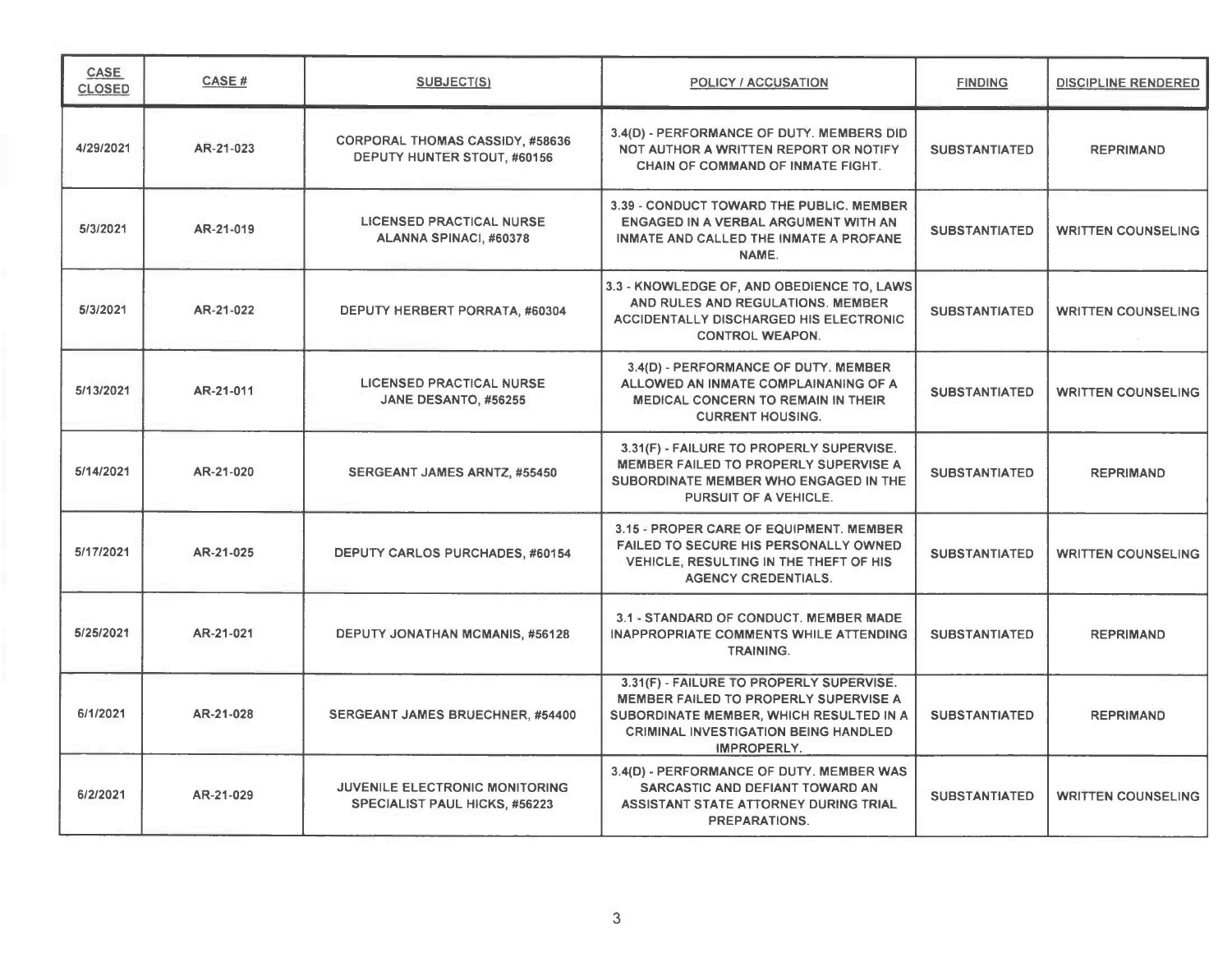| CASE<br><b>CLOSED</b> | CASE#     | <b>SUBJECT(S)</b>                                                          | POLICY / ACCUSATION                                                                                                                                             | <b>FINDING</b>       | <b>DISCIPLINE RENDERED</b> |
|-----------------------|-----------|----------------------------------------------------------------------------|-----------------------------------------------------------------------------------------------------------------------------------------------------------------|----------------------|----------------------------|
| 6/2/2021              | AR-21-030 | <b>CORPORAL KEVIN FEY, #58326</b>                                          | 3.3 - KNOWLEDGE OF, AND OBEDIENCE TO, LAWS<br>AND RULES AND REGULATIONS. MEMBER<br><b>ACCIDENTALLY DISCHARGED HIS ELECTRONIC</b><br><b>CONTROL WEAPON.</b>      | <b>SUBSTANTIATED</b> | <b>WRITTEN COUNSELING</b>  |
| 6/4/2021              | AR-21-024 | <b>DEPUTY NICHOLAS VEGA, #59647</b>                                        | 3.15 - PROPER CARE OF EQUIPMENT. MEMBER<br>LEFT HIS AGENCY ISSUED RIFLE UNSECURED IN<br>THE PASSENGER COMPARTMENT OF HIS<br><b>VEHICLE, WHICH WAS UNLOCKED.</b> | <b>SUBSTANTIATED</b> | <b>REPRIMAND</b>           |
| 6/8/2021              | AR-21-027 | <b>PROBATION SUPERVISOR</b><br><b>DESIREE BRITT-ANDERSON, #57446</b>       | 3.4(D) - PERFORMANCE OF DUTY. MEMBER<br>FAILED TO TAKE FOLLOW-UP ACTION OR NOTIFY<br>HER SUPERVISION OF AN OVERSIGHT ERROR<br>DISCOVERED DURING A CASE AUDIT.   | <b>SUBSTANTIATED</b> | <b>REPRIMAND</b>           |
| 6/1/2021              | AR-21-026 | <b>DEPUTY CLAY SAUNDERS, #55790</b>                                        | 3.19 - CARE, CUSTODY, AND CONTROL OF<br>PROPERTY / EVIDENCE, MEMBER FAILED TO<br>PROPERLY SUBMIT EVIDENCE COLLECTED<br>DURING A VEHICLE BURGLARY INVESTIGATION. | <b>SUBSTANTIATED</b> | <b>WRITTEN COUNSELING</b>  |
| 6/21/2021             | AR-21-031 | DEPUTY BRIAN BEELER, #59216                                                | 3.15 - PROPER CARE OF EQUIPMENT. MEMBER<br>LOST HIS AGENCY CREDENTIALS AND BUILDING<br><b>ACCESS CARD.</b>                                                      | <b>UNFOUNDED</b>     | N/A                        |
| 6/25/2021             | AR-21-033 | <b>DEPUTY CATHERINE FEDELE, #59038</b>                                     | 3.3 - KNOWLEDGE OF, AND OBEDIENCE TO, LAWS<br>AND RULES AND REGULATIONS. MEMBER<br>ACCIDENTALLY DISCHARGED HER ELECTRONIC<br><b>CONTROL WEAPON.</b>             | <b>SUBSTANTIATED</b> | <b>WRITTEN COUNSELING</b>  |
| 6/25/2021             | AR-21-036 | DEPUTY STEPHANIE MANN, #56187                                              | 3.39 - CONDUCT TOWARD THE PUBLIC. MEMBER<br>BEGAN AN UNWANTED, PERSONAL<br><b>CONVERSATION WITH AN INMATE.</b>                                                  | <b>SUBSTANTIATED</b> | <b>REPRIMAND</b>           |
| 6/29/2021             | AR-21-035 | <b>MEDICAL DIRECTOR KEVIN KYLE, #58893</b>                                 | 3.1 - STANDARD OF CONDUCT. MEMBER WAS<br><b>RUDE AND CONDESCENDING TOWARD AN</b><br><b>APPLICANT.</b>                                                           | <b>SUBSTANTIATED</b> | <b>REPRIMAND</b>           |
| 7/7/2021              | AR-21-032 | <b>INMATE RECORDS SPECIALIST III</b><br><b>MARLIN RIVERA-PEREZ, #59262</b> | 3.4(D) - PERFORMANCE OF DUTY. MEMBER<br><b>FAILED TO VERIFY A COURT ORDERED</b><br><b>CUSTODIAN WAS PRESENT PRIOR TO THE</b><br><b>RELEASE OF AN INMATE.</b>    | <b>SUBSTANTIATED</b> | <b>REPRIMAND</b>           |